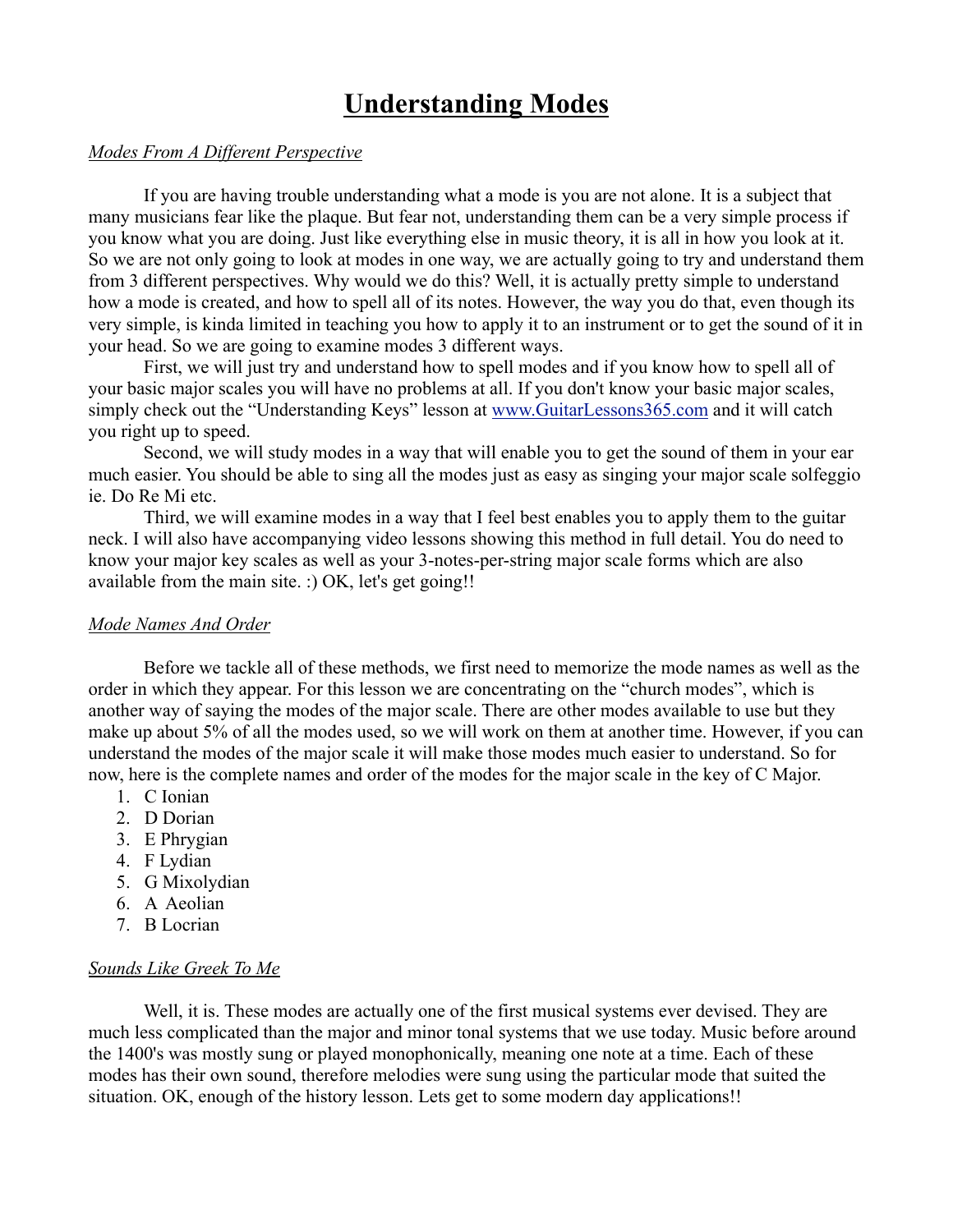#### *Spend Some Time With The Family*

Our first look at modes will be a quick method that you can use to quickly determine the notes of a particular mode. If we take the seven notes of any major scale going in order from 1-7, we will basically have an Ionian mode. Ionian is just the modal name for Major. So C Ionian is the same as C Major. Easy enough. Well the process of getting all of the other modes is quite simple as well. There is a mode created from every single tone in the major scale. Therefore, we will have seven modes that we will be working with. The parent mode is the Ionian Mode because it is basically the major scale that we are figuring out all of the modes from. All other modes in the key can be considered part of the larger family. Every mode in the family will be made up of the **EXACT SAME NOTES AS THE PARENT IONIAN MODE**.

Here is how it works. If we take a C Major scale and start on the first note in the scale which is C and go through all seven tones back to C we have C D E F G A B C. Looks like a C Major scale right? It is, and it gives us the seven tones of the Ionian mode since the Ionian mode is built off of the 1<sup>st</sup> scale degree. Now, just remember that the second mode is built by going through the same seven tones as the  $1<sup>st</sup>$  one except we will start on the second tone of the major scale. In the key of C major the second tone is D, so the second mode of the key of C major will look like this D E F G A B C D. The modal name for the mode built from the  $2<sup>nd</sup>$  scale dgree is Dorian. So we now have the name D Dorian since D is now the first note. Here is the entire modal family for the Key of C Major.

 $C$  Ionian –  $C$  D E F G A B C D Dorian – D E F G A B C D E Phrygian – E F G A B C D E F Lydian – F G A B C D E F G Mixolydian – G A B C D E F G  $A Aeolian - A B C D E F G A$ B Locrian – B C D E F G A B

So as you can see, all you need to do to figure out all the modes of any particular major scale is just start from a different scale degree each time. If I take the notes of a major scale and say all seven tones starting from the  $4<sup>th</sup>$  scale degree, I will always have a Lydian mode because the Lydian mode always starts from the 4<sup>th</sup> note in a major scale. Likewise, if I say the same seven tones of a major scale but this time start from the  $6<sup>th</sup>$  tone, I will have an Aeolian mode because Aeolian is always built from the  $6<sup>th</sup>$  note in a major scale.

So you can see, all you need to do is know your major scales well and get used to going through them from different starting points in the scale and keep going through the scale until you get back to your starting note and you will have your complete mode.

## *If It Is The Same Seven Tones For Every Mode, How Do They Sound Different?*

Well lets take a look at our original Parent Major Scale or Ionian mode. If you look at the intervals between each note in the scale you will see a bunch of whole-steps and half-steps. If you already know the formula for a major scale you will know it is whole-whole-half-whole-whole-wholehalf. So C to D is a whole step. D to E is a whole step. E to F is a half-step and so forth. But, if we now start from a different point in the scale say the  $2<sup>nd</sup>$  degree, it will give us D Dorian and the notes will be D E F G A B C D. The distance is now a different combination of whole steps and half steps. A different formula if you will. The formula for a Dorian mode is whole-half-whole-whole-whole-halfwhole. So every mode will have a different interval makeup and therefore a different sound.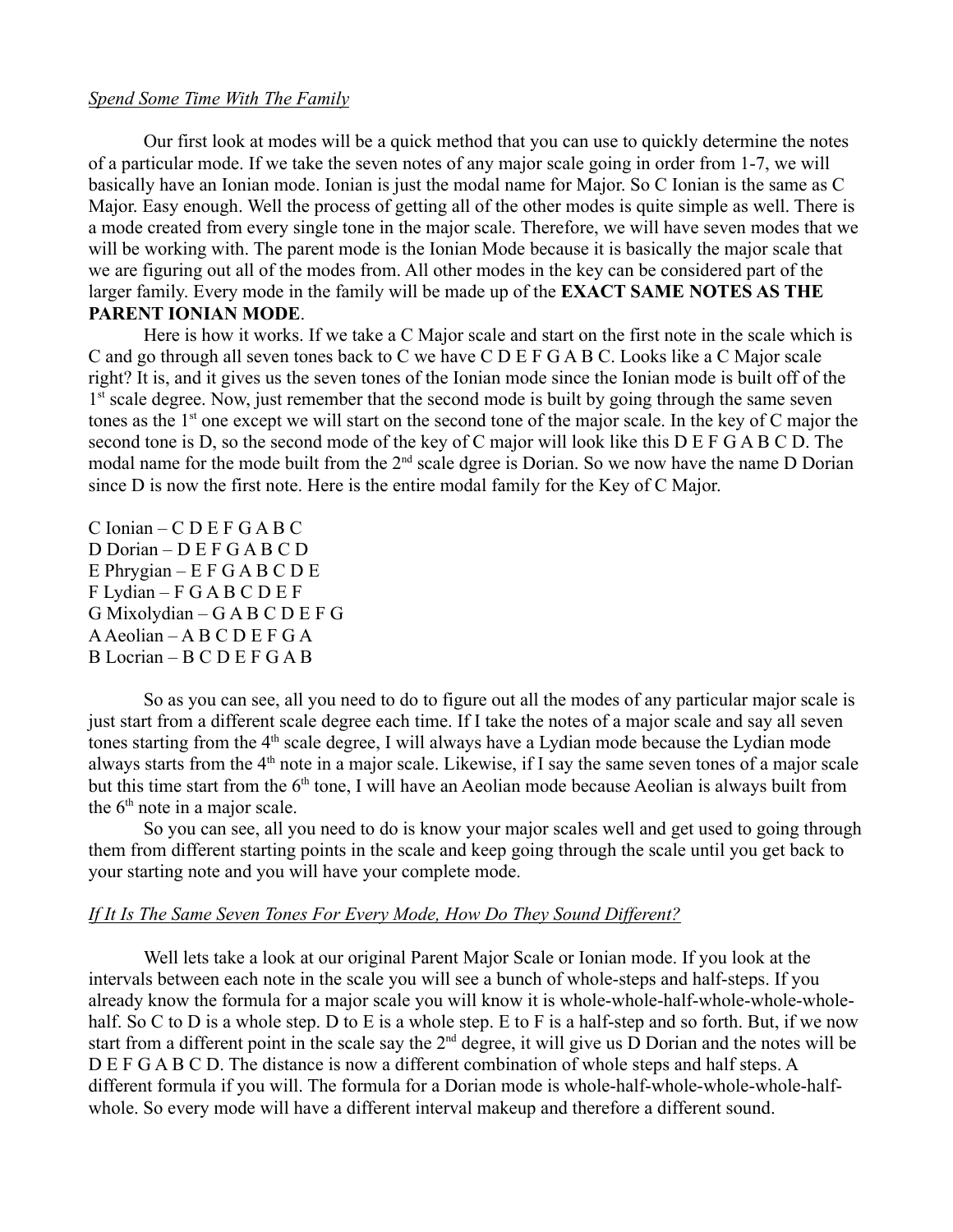#### *How Do I Hear All Of This?*

Now that we can spell our modes it would be great to be able to hear them in our heads as well, so we can more easily improvise and compose with them. Well if you don't have any ear training experience at all this will take some time. The first thing you should be able to do in ear training is sing the major scale. It's just the familiar Do Re MI Fa So La Ti Do that most everyone has sung before in school. If you can sing that scale exercise off of any note you want you are well on your way. The major scale is the foundation of music and many college level ear training classes make it the first thing you learn to hear well.

After you can sing a major scale it is much easier to learn the sound of your modes by just comparing the difference in them to the regular major scale. This is what were going to do now with our 2nd method of looking at modes. We will start by comparing all modes to a major scale.

Major Scale/Ionian Mode

1 2 3 4 5 6 7 Dorian Mode 1 2 b3 4 5 6 b7 Phrygian Mode 1 b2 b3 4 5 b6 b7 Lydian Mode 1 2 3 #4 5 6 7 Mixolydian Mode 1 2 3 4 5 6 b7 Aeolian Mode 1 2 b3 4 5 b6 b7 Locrian Mode 1 b2 b3 4 b5 b6 b7

So all you need to do to sing a Lydian mode is sing the familiar major scale but raise the  $4<sup>th</sup>$ scale degree a half step and you will have to sound of Lydian. Likewise if you want a Mixolydian scale you would sing through the regular major scale but this time lower the  $7<sup>th</sup>$  scale degree a half step. This may be easier said than done and you really need to know the sound of the major scale really well AND be able to lower and raise any note in it a half-step at will, but I think you will find it the quickest way to get these sounds into your ear.

## *Visualizing Modes On The Guitar*

This last method of looking at modes I believe is the quickest way for you to feel confident across the fretboard with whatever mode or key you want. Most guitarist's first try to learn their modes on the guitar by going note-for-note from the root of a mode or memorizing a separate set of scale forms for each mode. This makes everything WAY to cumbersome. If we can remember that all of these basic "church modes" are just major scales starting from a different point in the scale then all we need to figure out is what key a particular mode is in and just play that keys major scale like you can do already and you will have your mode. So for example, if I wanted to play in G Lydian I would take these following steps to figure out how. First, I know that Lydian is always the  $4<sup>th</sup>$  mode. So I need to figure out what major scale has G as it's  $4<sup>th</sup>$  note. Well, we can count backwards from  $G/4<sup>th</sup>$  to  $F#/3<sup>rd</sup>$ to  $E/2<sup>nd</sup>$  to  $D/1<sup>st</sup>$ . So as soon as we get to the 1<sup>st</sup> scale degree that will be our Parent Key and in this case it is D Major. So all you have to do from this point is play your D Major scales and as long as your rhythm section is playing a G note or G Major type chord underneath you, your playing G Lydian.